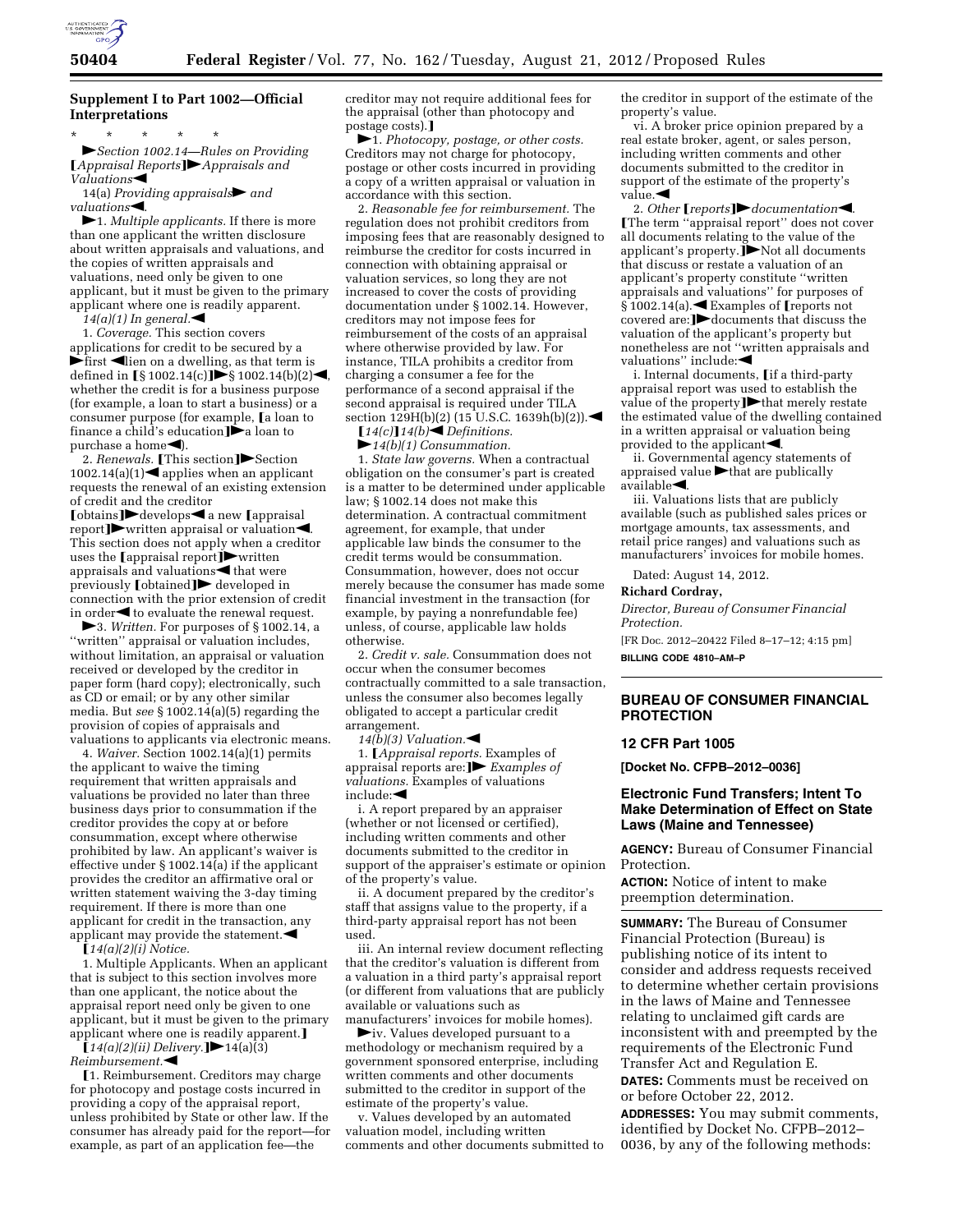• *Electronic: [http://](http://www.regulations.gov) [www.regulations.gov](http://www.regulations.gov)*. Follow the instructions for submitting comments.

• *Mail/Hand Delivery/Courier:*  Monica Jackson, Office of the Executive Secretary, Bureau of Consumer Financial Protection, 1700 G Street NW., Washington, DC 20552.

All submissions must include the agency name and docket number for this notice. In general, all comments received will be posted without change to *<http://www.regulations.gov>*. In addition, comments will be available for public inspection and copying at 1700 G Street NW., Washington, DC 20552, on official business days between the hours of 10 a.m. and 5 p.m. Eastern Time. You can make an appointment to inspect the documents by telephoning (202) 435–7275.

All comments, including attachments and other supporting materials, will become part of the public record and subject to public disclosure. Sensitive personal information, such as account numbers or social security numbers, should not be included. Comments will not be edited to remove any identifying or contact information.

#### **FOR FURTHER INFORMATION CONTACT:**

Gregory Evans or Courtney Jean, Counsels, Division of Research, Markets, and Regulations, Bureau of Consumer Financial Protection, at (202) 435–7700.

### **SUPPLEMENTARY INFORMATION:**

#### **I. Background**

The Electronic Fund Transfer Act (EFTA), as amended by the Credit Card Accountability and Responsibility and Disclosure Act of 2009, and as implemented by the Bureau's Regulation E, authorizes the Bureau to consider and address requests received to determine whether any inconsistency exists between the EFTA and State law ''relating to,'' among other things, ''expiration dates of gift certificates, store gift cards, or general-use prepaid cards.'' 1 Regulation E provides that State law is inconsistent with the requirements of the EFTA and Regulation E if, among other things, the State law ''*requires or permits* a practice or act prohibited by the federal law.'' 2 If the State law is inconsistent, Federal law will preempt the State law only to the extent of the inconsistency.3 Furthermore, Federal law will not preempt a State law if the State law affords consumers greater protection

than the Federal law.4 The EFTA and Regulation E provide that the Bureau shall make a preemption determination upon its own motion, or upon the request of any State, financial institution, or other interested party.5

The Bureau has received three requests for determinations as to whether provisions in the EFTA and Regulation E relating to gift card expiration dates preempt unclaimed property law provisions in Maine, Tennessee, and New Jersey relating to gift cards.6 The New Jersey request has been rendered moot by a subsequent change in State law.7 Therefore, the Bureau intends to issue a final determination in response only to the Maine and Tennessee requests after further considering the relevant provisions of Federal and State law as set forth below, as well as any comments received in response to this notice.8

# **II. The EFTA and Regulation E**

Regulation E, which implements the EFTA, generally prohibits any person from selling or issuing a gift certificate, store gift card, or general-use prepaid card with an expiration date unless, among other things, the expiration date for the underlying funds is at least the later of (i) five years after the date the card was issued (or, in the case of a reloadable card, five years after the date that funds were last loaded onto the card) or (ii) the card's expiration date,

6The requests relating to New Jersey's and Tennessee's laws came from payment card industry representatives. Maine's Office of the State Treasurer submitted a request relating to Maine's law to the Board of Governors of the Federal Reserve System. The Board did not respond to Maine's request before the Board's powers and duties relating to consumer financial protection functions transferred to the Bureau on July 21, 2011. The Bureau thus inherited responsibility for responding to Maine's pending request. The Maine, Tennessee, and New Jersey requests are available for public inspection and copying, subject to the Bureau's rules on disclosure of records and information. *See* 12 CFR Part 1070.

7The New Jersey request sought a determination as to whether Federal law preempted the application to gift cards of New Jersey's unclaimed property law, which deemed gift cards abandoned after two years of nonuse. On June 29, 2012, however, New Jersey amended its unclaimed property law to lengthen the period after which a gift card would be presumed abandoned from two years to five years. Given the intervening amendment to State law, the Bureau views the New Jersey request as moot and does not intend to issue a response.

if any.9 In addition, under the EFTA and Regulation E, such a card generally may not expire unless the terms of expiration are disclosed on the card.10

## **III. States' Unclaimed Property Laws as Applied to Gift Cards**

*General.* States' unclaimed property laws set forth specific periods of time after which custody of particular categories of unclaimed personal property transfers from the entity holding that property to the State for safekeeping. In some States, unclaimed gift cards are one such category of property. The Supreme Court has articulated rules of priority that determine which State is entitled to claim unclaimed intangible property. Such property is transferred presumptively to the State of the last known address of the property owner. If that State does not provide for the transfer of the category of property at issue, or if the property owner's address is unknown, then custody is transferred to the State of incorporation of the entity that is obligated to make payment on the property.11 The Bureau understands that, when the address of a gift card owner (*i.e.,* the gift card recipient) is unknown, unclaimed gift card funds typically transfer to the State of incorporation of the entity that issued the gift card.

*Maine's Unclaimed Property Statute.*  Section 1953 of Maine's Uniform Unclaimed Property Act (the Maine Act) provides that a gift obligation or storedvalue card is presumed abandoned two years after December 31 of the year in which the obligation arose or the most recent transaction involving the obligation or stored-value card occurred, whichever is later, including the initial issuance and any subsequent addition of value to the obligation or stored-value card.12 A business (*e.g.,* a gift card issuer) that has issued gift cards that Maine presumes to be abandoned as of the end of a calendar year must report

<sup>10</sup> 15 U.S.C. 1693l–1(c)); 12 CFR 1005.20(e). 11*See Delaware* v. *New York,* 507 U.S. 490 (1993). 12 33 M.R.S. § 1953 (2011). The terms ''gift obligation'' and ''stored value card'' are defined in detail in the Maine Act and may differ in some respects from the terms ''gift certificates, store gift cards, or general-use prepaid cards'' as used in the EFTA. *Id.* § 1952. Under the Maine Act, ''prefunded bank cards,'' which generally include cards issued by a financial organization and usable at multiple merchants, are deemed abandoned after three years of non-use. *Id.* § 1953.

<sup>1</sup> 15 U.S.C. 1693q; 12 CFR 1005.12(b). In this notice, these three categories are referred to collectively as ''gift cards.''

<sup>2</sup> 12 CFR 1005.12(b) (emphasis added).

<sup>3</sup> 15 U.S.C. 1693q.

<sup>4</sup> *Id.* 

<sup>5</sup> *Id.;* 12 CFR 1005.12(b).

<sup>8</sup>The Bureau issues this notice pursuant to the authority granted to it by section 922 of the EFTA, 15 U.S.C. 1693q; Regulation E, 12 CFR 1005.12(b); and sections 1022(a) and 1022(b)(1) of the Dodd-Frank Wall Street Reform and Consumer Protection Act, 12 U.S.C. 5512(a), (b)(1).

<sup>9</sup> 15 U.S.C. 1693*l*–1(c)); 12 CFR 1005.20(e). Certain categories of cards—notably gift certificates that are issued in paper form only and reloadable cards that are not marketed or labeled as gift cards or gift certificates—are exempt from the expiration date and other gift card provisions in the EFTA. *See*  15 U.S.C. 1693l–1(a)(2)(D); 12 CFR 1005.20(b). The Bureau's preemption determination would not apply to any such categories of cards.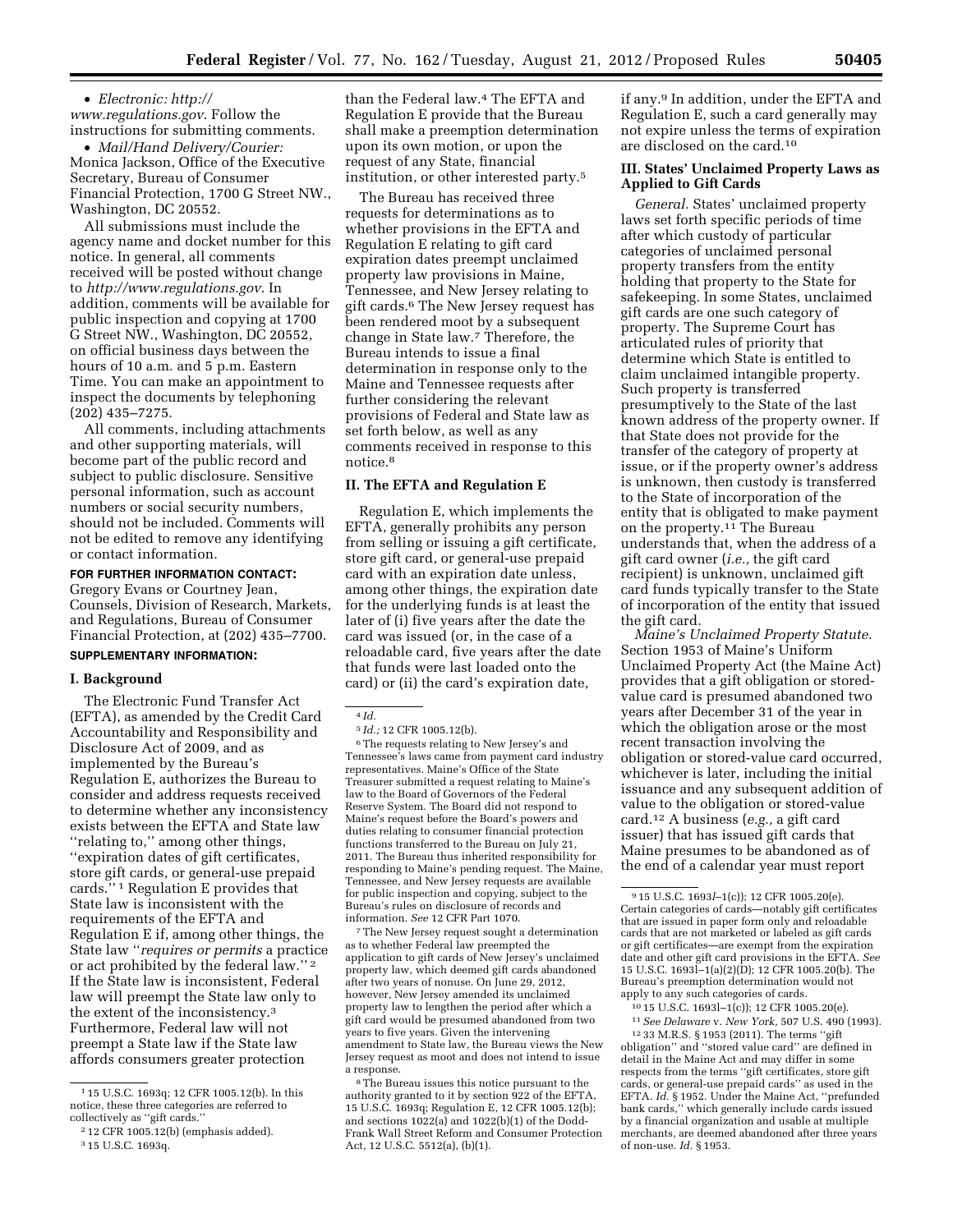and transfer the gift card funds to Maine by May 1 of the following year.13 Maine thereafter assumes custody of and responsibility for the unclaimed gift cards, and the Maine Act states that the gift card issuer is relieved of all liability arising thereafter with respect to the property.14 A business that has transferred unclaimed gift card funds to Maine may elect to make payment to the apparent owner of the card (*i.e.,* may honor the gift card) and may request reimbursement by filing an affidavit with the State.15 The Bureau understands that, if an issuer were to decline to honor the gift card, the consumer could attempt to reclaim his or her property by submitting an unclaimed property claim form to the Office of the State Treasurer of Maine. To properly submit an effective claim, the consumer would need to determine that Maine is the appropriate State to contact, which might not be obvious if the consumer lives and uses the card in another State. Based on outreach, the Bureau understands that Maine collects approximately \$2.6 million per year in funds relating to unclaimed gift cards.

*Tennessee's Unclaimed Property Statute.* Section 66–29–135 of Tennessee's Uniform Disposition of Unclaimed (Personal) Property Act (the Tennessee Act) provides that a ''gift certificate'' 16 issued in the ordinary course of an issuer's business is presumed abandoned if it remains unclaimed by the owner upon the earlier of: (1) The expiration date of the certificate; or (2) two years from the date the certificate was issued.17 A gift certificate is exempt from the Tennessee Act if the issuer of the certificate does not impose a dormancy charge and when the gift certificate (1) conspicuously states that the gift

16Pursuant to Tennessee's Consumer Protection Act, the term ''gift certificate'' excludes prepaid telephone calling cards and prepaid cards usable at multiple, unaffiliated merchants or at automated teller machines (*i.e.,* ''open-loop'' gift cards). Tenn. Code Ann. § 47–18–127(e) (2012). In this discussion of Tennessee's statute, ''gift certificate'' refers to the concept as used in Tennessee law. Aside from the exclusion for ''open-loop'' gift cards and prepaid telephone calling cards, the Bureau believes that ''gift certificate'' for purposes of Tennessee law generally includes gift cards and other similar electronic devices. However, the Tennessee definition of ''gift certificate'' may differ in some respects from that used in the EFTA.

17 *Id.* § 66–29–135.

certificate does not expire; (2) bears no expiration date; or (3) states that any expiration date is not applicable in Tennessee.18 An issuer of gift certificates that Tennessee presumes to be abandoned as of the end of a calendar year must report and transfer the gift certificate funds to Tennessee by May 1 of the following year.19 Tennessee thereafter assumes custody and responsibility for the unclaimed gift certificates, and the issuer is relieved of all liability arising thereafter with respect to the property.20 A business that has transferred unclaimed gift certificate funds to Tennessee may elect to honor the gift certificate and may request reimbursement by filing a request with the State.21 The Bureau understands that, if an issuer were to decline to honor the gift certificate, the consumer could attempt to reclaim the funds by submitting an unclaimed property claim form to the Tennessee Department of Treasury. As is true for Maine, to properly submit an effective claim, the consumer would need to determine that Tennessee is the appropriate State to contact, which might not be obvious if the consumer lives and uses the gift certificate in another State. The Bureau does not have precise data concerning the amount of money that Tennessee collects each year in funds relating to unclaimed gift certificates. Given the limited card types that appear to be subject to Tennessee's law, however, the Bureau believes that the amount is likely to be relatively small.

### **IV. Request for Comment**

Pursuant to the EFTA, the Bureau intends to consider and address the requests received to determine whether the application of Maine's and Tennessee's unclaimed property statutes to gift cards is inconsistent with the EFTA and Regulation E. In making its determination, the Bureau will consider whether Maine's and Tennessee's statutes may afford consumers greater protection than Federal law. The Bureau invites interested persons to submit

comment on all or any aspects of this notice.

Maine's and Tennessee's laws presume gift cards to be ''abandoned'' and release businesses from the obligation to honor the gift cards during a time period when, pursuant to Federal law, consumers should be able to use the cards. The Bureau seeks public comment on whether there is any inconsistency between these provisions of state law and the expiration date provisions of the EFTA and Regulation E and, if so, on the nature of the inconsistency. As a related matter, the Bureau solicits public comment on whether and how gift card issuers can comply with both Federal and State law, for example by honoring unclaimed cards and requesting reimbursement from Maine or Tennessee.

The Bureau further seeks comment on whether Maine's and Tennessee's unclaimed property statutes as applied to gift cards afford consumers greater protection than Federal law. For example, the Bureau notes that, once the funds corresponding to a consumer's unclaimed gift card transfer to Maine or Tennessee, those funds presumably are protected from the risk of loss in the event that an issuer later files for bankruptcy. Unclaimed gift cards that have transferred to Maine or Tennessee also should be protected from any inactivity fees that might otherwise be assessed on an unused card, to the extent permitted by Federal or State law.22 Finally, a consumer would have an indefinite opportunity to attempt to reclaim his or her unclaimed gift card funds from the State and, if successful, might be entitled to receive cash from the State, rather than the right to obtain merchandise.

On the other hand, if unclaimed gift card funds were transferred to Maine or Tennessee after two years of non-use, and if issuers were not required to honor the card, then a consumer might

<sup>13</sup> *Id.* § 1958. Under Maine's law, only sixty percent of the gift obligation's or stored-value card's face value is reportable as unclaimed property. *Id.*  § 1953. In addition, a gift card sold on or after December 31, 2011, is not presumed abandoned if it was among those sold by an issuer that sold no more than \$250,000 in gift cards during the preceding calendar year. *Id.* 

<sup>14</sup> *Id.* § 1961.

<sup>15</sup> *Id.* 

<sup>18</sup> *Id.* 

<sup>19</sup> *Id.* § 66–29–113. The amount presumed abandoned is the price paid by the purchaser, except that for gift certificates issued after December 31, 1996, and redeemable in merchandise only, the amount presumed abandoned is sixty percent of the purchase price. *Id.* § 66–29–135. The Bureau notes that a Tennessee trial court held in 2001 that Tennessee law requires transfer only of the right to claim merchandise by using the gift card (i.e., not transfer of funds). *Service Merchandise Co.*  v. *Adams,* No. 97–2782–III, 2001 WL 34384462 (Tenn. Ch. Ct. June 29, 2001). The statute nevertheless appears to require the transfer of funds.

<sup>20</sup> *Id.* § 66–29–116.

<sup>21</sup> *Id.* 

<sup>22</sup>Pursuant to the EFTA and Regulation E, inactivity fees or other service charges generally may not be assessed on gift cards unless there has been no activity on the gift card during the 12 month period ending on the date on which the fee is imposed. 15 U.S.C. 1693*l*–1; 12 CFR 1005.20(d). State laws may protect unused gift cards from inactivity fees for longer periods or indefinitely. For example, Maine law provides that fees or charges may not be imposed on gift obligations or storedvalue cards, except that the issuer may charge a transaction fee for the initial issuance and for each occurrence of adding value to an existing gift obligation or card. 33 M.R.S. § 1953. Under Tennessee law, inactivity fees or other service charges are prohibited for two years after a gift certificate is issued. Tenn. Code Ann. § 47–18– 127(b). Based on industry outreach, the Bureau understands that inactivity fees are rare in today's market, particularly for closed-loop cards (*i.e.,* cards usable only at a particular merchant or group of merchants).